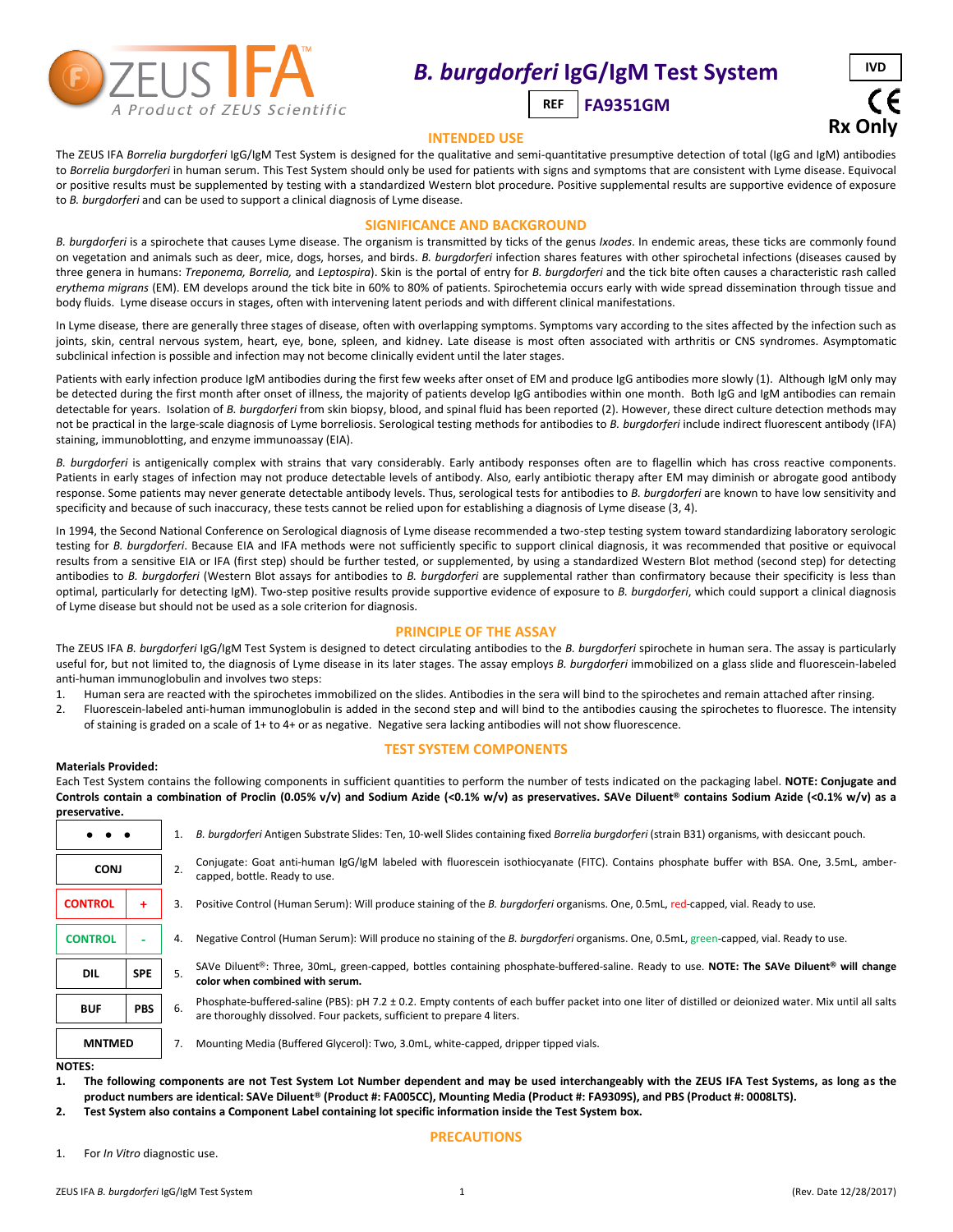- 2. Follow normal precautions exercised in handling laboratory reagents. In case of contact with eyes, rinse immediately with plenty of water and seek medical advice. Wear suitable protective clothing, gloves, and eye/face protection. Do not breathe vapor. Dispose of waste observing all local, state, and federal laws.
- 3. The wells of the Slide do not contain viable organisms. However, consider the Slide **potentially bio-hazardous materials** and handle accordingly.
- 4. The Controls are **potentially bio-hazardous materials**. Source materials from which these products were derived were found negative for HIV-1 antigen, HBsAg and for antibodies against HCV and HIV by approved test methods. However, since no test method can offer complete assurance that infectious agents are absent, these products should be handled at the Bio-safety Level 2 as recommended for any potentially infectious human serum or blood specimen in the Centers for Disease Control/National Institutes of Health manual "Biosafety in Microbiological and Biomedical Laboratories": current edition; and OSHA's Standard for Bloodborne Pathogens (20).
- 5. Adherence to the specified time and temperature of incubations is essential for accurate results. **All reagents must be allowed to reach room temperature (20 - 25C) before starting the assay**. Return unused reagents to their original containers immediately and follow storage requirements.
- 6. Improper washing could cause false positive or false negative results. Be sure to minimize the amount of any residual PBS, by blotting, before adding Conjugate.
- 7. The SAVe Diluent**®**, Conjugate, and Controls contain Sodium Azide at a concentration of <0.1% (w/v). Sodium Azide has been reported to form lead or copper azides in laboratory plumbing which may cause explosions on hammering. To prevent, rinse sink thoroughly with water after disposing of solution containing Sodium Azide. This preservative may by toxic if ingested.
- 8. Dilution or adulteration of these reagents may generate erroneous results.
- 9. Never pipette by mouth. Avoid contact of reagents and patient specimens with skin and mucous membranes.
- 10. Avoid microbial contamination of reagents. Incorrect results may occur.
- 11. Cross contamination of reagents and/or samples could cause erroneous results.
- 12. Reusable glassware must be washed and thoroughly rinsed free of all detergents.
- 13. Avoid splashing or generation of aerosols.
- 14. Do not expose reagents to strong light during storage or incubation.
- 15. Allowing the slide packet to equilibrate to room temperature prior to opening the protective envelope will protect the wells and blotter from condensation.
- 16. Collect the wash solution in a disposal basin. Treat the waste solution with disinfectant (i.e.:10% household bleach 0.5% Sodium Hypochlorite). Avoid exposure of reagents to bleach fumes.
- 17. Do not expose any of the reactive reagents to bleach-containing solutions or to any strong odors from bleach-containing solutions. Trace amounts of bleach (Sodium Hypochlorite) may destroy the biological activity of many of the reactive reagents within this Test System.
- 18. Do not apply pressure to slide envelope. This may damage the substrate.
- 19. The components of this Test System are matched for optimum sensitivity and reproducibility. Reagents from other manufacturers should not be interchanged. Follow Package Insert carefully.
- 20. Unopened/opened components are stable until the expiration date printed on the label, provided the recommended storage conditions are strictly followed. Do not use beyond the expiration date. Do not freeze.
- 21. Evans Blue Counterstain is a potential carcinogen. If skin contact occurs, flush with water. Dispose of according to local regulations.
- 22. Depending upon lab conditions, it may be necessary to place slides in a moist chamber during incubations.

# **MATERIALS REQUIRED BUT NOT PROVIDED**

- 1. Small serological, Pasteur, capillary, or automatic pipettes.
- 2. Disposable pipette tips.
- 3. Small test tubes, 13 x 100mm or comparable.
- 4. Test tube racks.
- 5. Staining dish: A large staining dish with a small magnetic mixing set-up provides an ideal mechanism for washing Slides between incubation steps.
- 6. Cover slips, 24 x 60mm, thickness No. 1.
- 7. Distilled or deionized water.
- 8. Properly equipped fluorescence microscope.
- 9. 1 Liter Graduated Cylinder.
- 10. Laboratory timer to monitor incubation steps.
- 11. Disposal basin and disinfectant (i.e.: 10% household bleach 0.5% Sodium Hypochlorite).

The following filter systems, or their equivalent, have been found to be satisfactory for routine use with transmitted or incident light darkfield assemblies:

|                          | <b>Transmitted Light</b>                      |                             |                               |  |
|--------------------------|-----------------------------------------------|-----------------------------|-------------------------------|--|
|                          | Light Source: Mercury Vapor 200W or 50W       |                             |                               |  |
| <b>Excitation Filter</b> | <b>Barrier Filter</b>                         |                             | <b>Red Suppression Filter</b> |  |
| KP490                    | K510 or K530                                  |                             | <b>BG38</b>                   |  |
| <b>BG12</b>              | K510 or K530                                  |                             | <b>BG38</b>                   |  |
| <b>FITC</b>              | K520                                          |                             | <b>BG38</b>                   |  |
|                          | Light Source: Tungsten - Halogen 100W         |                             |                               |  |
| KP490                    |                                               | K510 or K530                |                               |  |
|                          | <b>Incident Light</b>                         |                             |                               |  |
|                          | Light Source: Mercury Vapor 200, 100, 50 W    |                             |                               |  |
| <b>Excitation Filter</b> | Dichroic Mirror                               | <b>Barrier Filter</b>       | <b>Red Suppression Filter</b> |  |
| KP500                    | <b>TK510</b>                                  | K510 or K530                | <b>BG38</b>                   |  |
| <b>FITC</b>              | TK510                                         | K530                        | <b>BG38</b>                   |  |
|                          | Light Source: Tungsten - Halogen 50 and 100 W |                             |                               |  |
| KP500                    | <b>TK510</b>                                  | <b>BG38</b><br>K510 or K530 |                               |  |
| <b>FITC</b>              | <b>TK510</b>                                  | K530                        | <b>BG38</b>                   |  |

# **SPECIMEN COLLECTION**

- 1. ZEUS Scientific recommends that the user carry out specimen collection in accordance with CLSI document M29: Protection of Laboratory Workers from Occupationally Acquired Infectious Diseases. No known test method can offer complete assurance that human blood samples will not transmit infection. Therefore, all blood derivatives should be considered potentially infectious.
- 2. Only freshly drawn and properly refrigerated sera obtained by approved aseptic venipuncture procedures with this assay (6, 7). No anticoagulants or preservatives should be added. Avoid using hemolyzed, lipemic, or bacterially contaminated sera.
- 3. Store sample at room temperature for no longer than 8 hours. If testing is not performed within 8 hours, sera may be stored between 2 8°C, for no longer than 48 hours. If a delay in testing is anticipated, store test sera at -20°C or lower. Avoid multiple freeze/thaw cycles which may cause loss of antibody activity and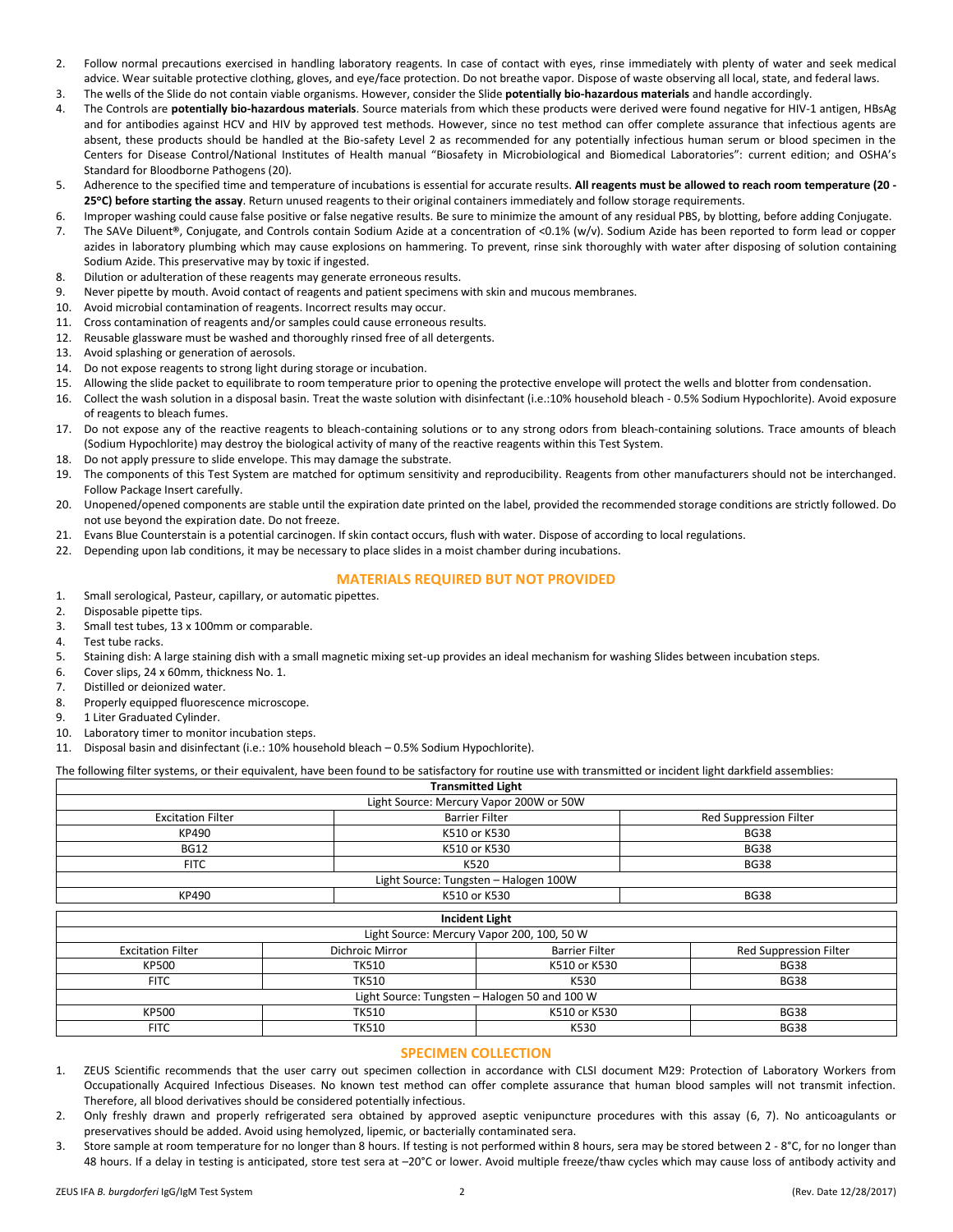give erroneous results. It is the responsibility of the individual laboratory to use all available references and/or its own studies to determine stability criteria for its laboratory (11).

**STORAGE CONDITIONS**

|                                     | Unopened Test System.                                                                          |  |
|-------------------------------------|------------------------------------------------------------------------------------------------|--|
| $\sqrt{2}$ 8°C<br>$2^{\circ}$ C $-$ | Mounting Media, Conjugate, SAVe Diluent <sup>®</sup> , Slides, Positive and Negative Controls. |  |
|                                     | Rehydrated PBS (Stable for 30 days).                                                           |  |
| <b> </b> −25℃<br>$2^{\circ}$ C-4    | Phosphate-buffered-saline (PBS) Packets.                                                       |  |

## **ASSAY PROCEDURE**

- 1. Remove Slides from refrigerated storage and allow them to warm to room temperature (20 25°C). Tear open the protective envelope and remove Slides. **Do not apply pressure to flat sides of protective envelope.**
- 2. Identify each well with the appropriate patient sera and Controls. **NOTE: The Controls are intended to be used undiluted**. Prepare a 1:16 dilution (e.g.: 10µL of serum + 150µL of SAVe Diluent® or PBS) of each patient serum. **The SAVe Diluent® will undergo a color change confirming that the specimen has been combined with the Diluent.** Using two-fold dilutions, continue to dilute each patient serum to 1:256. **Dilution Options:** 
	- a. Users may titrate the Positive Control to endpoint to serve as a semi-quantitative (1+ Minimally Reactive) Control. In such cases, the Control should be diluted two-fold in SAVe Diluent**®** or PBS. When evaluated by ZEUS Scientific, an endpoint dilution is established and printed on the Positive Control vial (± one dilution). It should be noted that due to variations within the laboratory (equipment, etc.), each laboratory should establish its own expected endpoint titer for each lot of Positive Control.
	- b. When titrating patient specimens, initial and all subsequent dilutions should be prepared in SAVe Diluent**®** or PBS only.
- 3. Each patient serum should be screened using the 1:128 and 1:256 dilutions. With suitable dispenser (listed above), dispense 20µL of each Control and each diluted patient in the appropriate wells.
- 4. Incubate Slides at room temperature (20 25°C) for 30 minutes.
- 5. Gently rinse Slides with PBS. **Do not direct a stream of PBS into the test wells.**
- 6. Wash Slides for two, 5 minute intervals, changing PBS between washes.
- 7. Rinse Slides for about 5 10 seconds in a gentle stream of distilled water as in step 5, and air dry. Slides must be completely dry before adding Conjugate.
- 8. Place 20µL of Conjugate on each well.
- 9. Repeat steps 4 7.
- 10. Place a small amount (4 5 drops) of Mounting Media between the two rows of offset wells and coverslip. Examine Slides immediately with an appropriate fluorescence microscope.

#### **NOTE: If delay in examining Slides is anticipated, seal coverslip with clear nail polish and store in refrigerator. It is recommended that Slides be examined on the same day as testing.**

## **QUALITY CONTROL**

- 1. Every time the assay is run, a Positive Control, a Negative Control and a Buffer Control must be included.
- 2. It is recommended that one read the Positive and Negative Controls before evaluating test results. This will assist in establishing the references required to interpret the test sample. If Controls do not appear as described, results are invalid.
	- a. Negative Control characterized by the absence of fluorescence.
	- b. Positive Control characterized by a 4+ to 3+ apple-green fluorescence staining of the *B. burgdorferi* organisms.
- 3. Additional Controls may be tested according to guidelines or requirements of local, state, and/or federal regulations or accrediting organizations.

#### **NOTES:**

- **a. The intensity of the observed fluorescence may vary with the microscope and filter system used.**
- **b. Non-specific reagent trapping may exist. It is important to adequately wash slides to eliminate false positive results.**

# **INTERPRETATION OF RESULTS**

- 1. *Negative:* No detectable antibody; result does not exclude *B. burgdorferi* infection. An additional sample should be tested within 4 6 weeks if an early infection is suspected (8). For the IFA test system, a negative reaction is equal to or less than 1+ fluorescence of a 1:128 dilution.
- 2. *Positive:* Antibody to *B. burgdorferi* presumptively detected. Per current recommendations, the result cannot be further interpreted without supplemental Western-blot testing. (Western-blot assays for antibodies to *B. burgdorferi* are supplemental rather than confirmatory because their specificity is less than optimal, particularly for detecting IgM). Results should not be reported until the supplemental testing is complete. For the IFA test system, a positive reaction will demonstrate 1+ or greater fluorescence staining at a dilution of 1:256 or greater.
- 3. *Borderline:* Current recommendations state that borderline results should be followed by supplemental Western-blot testing. The borderline result should be reported with the results from Western-blot testing. Results should not be reported until the supplemental testing is complete. For the IFA test system, a borderline specimen will demonstrate a 1+ or greater fluorescence at 1:128 but less than 1+ fluorescence at 1:256.

# **LIMITATIONS OF THE ASSAY**

- 1. Sera from patients with other spirochetal diseases (syphilis, yaws, pinta, leptospirosis, and relapsing fever), mononucleosis, and occasionally systemic lupus erythematosus may give false positive results. In cases where false positive reactions are observed, extensive clinical, epidemiologic and laboratory workups should be carried out to determine the specific diagnosis. False positive sera from syphilis patients can be distinguished from true Lyme disease positive patients by running an RPR or MHATP assay on such specimens (9). Lyme sera will be negative in these tests (9, 10). Also, when titered in the FTA-ABS test, syphilis sera will show higher titers against the *T. pallidum* antigen than against the *B. burgdorferi* antigen (9).
- 2. Patients with early Lyme disease may have undetectable antibody titers with this assay. In early Lyme disease IgG/IgM antibodies may not reach a level of diagnostic significance and may never do so when ECM is the sole manifestation (11). If Lyme disease is suspected early on, additional serum samples at varying intervals should be taken to demonstrate a rise in IgG titer.
- 3. An alternative method for determining IgM antibodies may be more useful for diagnosing early Lyme disease or reinfection.
- 4. Early antibiotic therapy may abort an antibody response to the spirochete.
- 5. All data should be interpreted in conjunction with clinical symptoms of disease, epidemiologic data, and exposure in endemic areas.
- 6. Screening of the general population should not be performed. The positive predictive value depends on the pretest likelihood of infection. Testing should only be performed when clinical symptoms are present or exposure is suspected.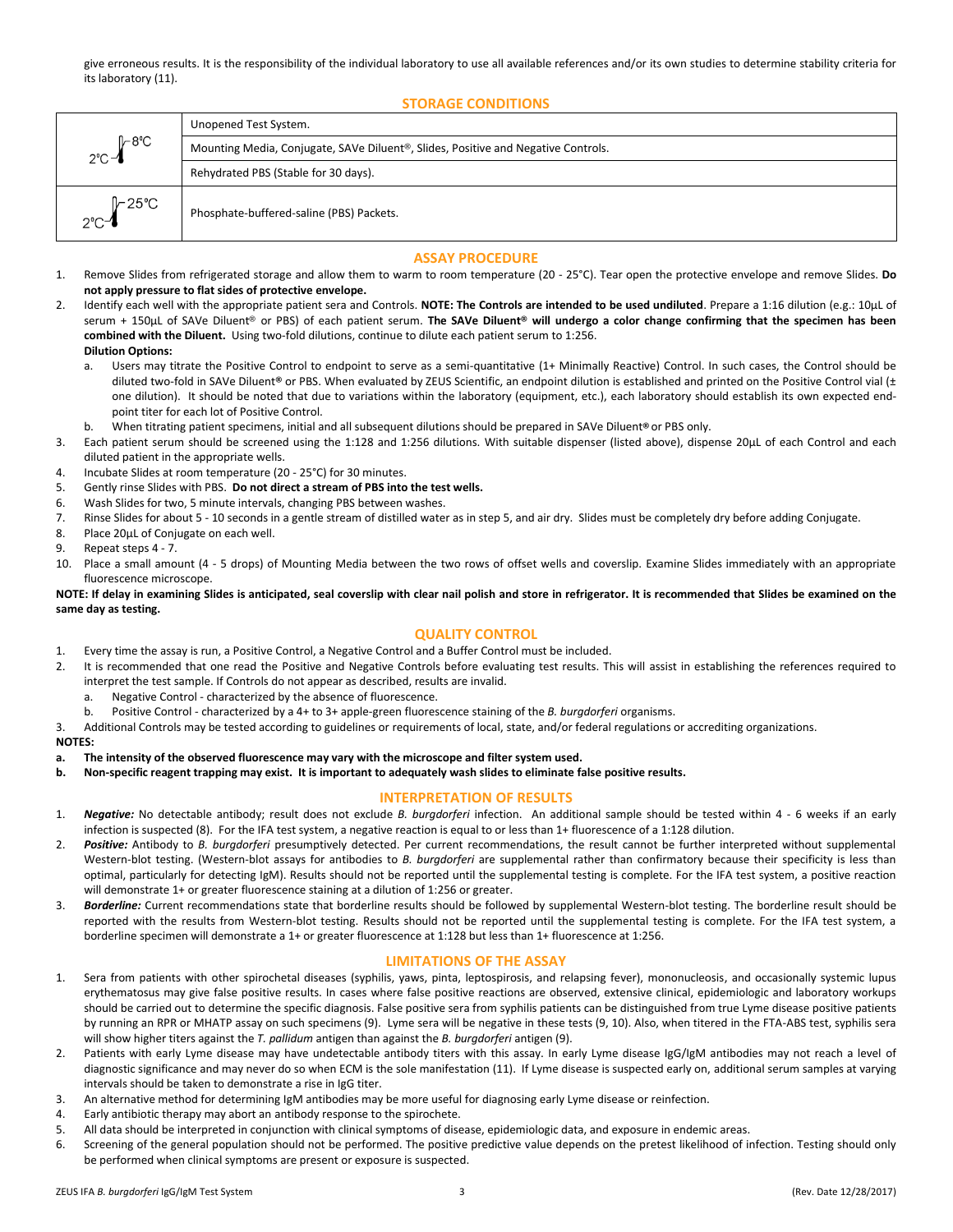7. The performance characteristics of the ZEUS IFA *B. burgdorferi* IgG/IgM Test System are not established with samples from individuals vaccinated with *B. burgdorferi* antigens.

# **EXPECTED RESULTS**

Most investigators agree that a cut-off dilution of 1:256 differentiates positive and negative results with a high degree of specificity, particularly in the later stages of Lyme disease (12). The 1:256 cut-off dilution was established in a study of 267 serum specimens. Of the 267 specimens, 177 were obtained from blood bank donors and 90 from non-Lyme disease patients (12 dermatologic, 2 cardiac, 26 neurologic, and 50 patients with rheumatic diseases). One of the normal serum samples showed a titer >1:256, while 9 produced titers >1:256 for a total of 10 out of 177 specimens. One out of 90 specimens obtained from subjects with non-Lyme disease disorders was >1:256; therefore, of the 267 sera tested, <5% (13) produced values >1:256.

## **PERFORMANCE CHARACTERISTICS**

1. The ZEUS IFA *B. burgdorferi* IgG/IgM Test System was compared to an ELISA assay in a double blind study at a large reference laboratory. The results of this study are summarized in Table 1. The relative sensitivity and specificity of the IFA and ELISA assays in this study are based on specific diagnosis determined by clinical features and extensive laboratory workups of patients in each disease category, *i.e.,* all suspected Lyme disease patients demonstrated specific clinical features that were confirmed by positive assays for Lyme disease antibodies.

|  |  | Table 1: Comparison of the ZEUS IFA B. burgdorferi IgG/IgM Test System and a reference ELISA Assay |
|--|--|----------------------------------------------------------------------------------------------------|
|--|--|----------------------------------------------------------------------------------------------------|

| <b>Disease Category</b>                                                | <b>Number Tested</b> | <b>IFA Positive</b> | <b>ELISA Positive</b> |  |  |
|------------------------------------------------------------------------|----------------------|---------------------|-----------------------|--|--|
| B. burgdorferi ECM                                                     | 10                   |                     |                       |  |  |
| Neurologic                                                             |                      |                     |                       |  |  |
| Arthritic                                                              | 10                   | 10                  | 10                    |  |  |
| Autoimmune                                                             | 112                  |                     |                       |  |  |
| Other Infectious Disease                                               | 106                  | 23                  | 16                    |  |  |
| The overall sensitivity for both methods was:*                         |                      | 66%                 | 79%                   |  |  |
| The overall specificity for each method was:*                          |                      | 87%                 | 92%                   |  |  |
| *As compared to clinical diagnosis and other clinical laboratory data. |                      |                     |                       |  |  |

2. These results show that the ZEUS IFA *B. burgdorferi* IgG/IgM Test System procedure is less sensitive in the early stages of Lyme disease (*B. burgdorferi*), particularly in those cases associated with erythema chronicum migrans. However, in complicated cases of Lyme disease, the sensitivity was virtually 100% for both methods. These results are consistent with the lower amount of specific IgG antibodies present in the early stages of Lyme disease. These results are consistent with routine referral specimens submitted for analysis at the reference laboratory. The study was conducted in a double-blind manner. The results of this study are shown in Table 2.

**Table 2:** Comparison of the ZEUS IFA *B. burgdorferi* IgG/IgM Test System and a reference IFA Procedure

| <b>Number</b> |                 | * Negative    | <b>San Positive</b> |               |  |
|---------------|-----------------|---------------|---------------------|---------------|--|
| Tested        | <b>ZEUS IFA</b> | Reference IFA | <b>ZEUS IFA</b>     | Reference IFA |  |
| οU            | 38              | າດ<br>ںر      | --                  | --            |  |

#### **The results of this study show 100% agreement between the two procedures in detecting positive and negative sera using a 1:256 dilution as a cut-off point.**

3. In a study conducted by the CDC (10), the IFA and ELISA methods for detecting antibodies in serum against *B. burgdorferi* were compared employing serum specimens obtained during different stages of Lyme disease. The results are shown in Table 3.

| I<br>۰.<br>× |  |
|--------------|--|
|              |  |

| Disease Stage              | <b>IFA Positive</b> | <b>ELISA Positive</b> |  |  |
|----------------------------|---------------------|-----------------------|--|--|
| <b>ECM</b>                 | 50                  | 50                    |  |  |
| Carditis                   | 100                 | 100                   |  |  |
| Neuritis                   | 92                  | 100                   |  |  |
| Arthritis                  | 100                 | 97                    |  |  |
| More than one complication |                     | 80                    |  |  |

These results are similar to those reported in Table 1 above and further substantiates that the IFA assay for detection of antibodies associated with Lyme disease is a reliable, sensitive method, particularly in cases of complicated late stage Lyme disease.

4. The following information is from a serum panel obtained from the CDC and tested in-house at ZEUS Scientific, on the ZEUS IFA *B. burgdorferi* IgG/IgM Test System. The results are presented as a means to convey further information on the performance of this assay with a masked characterized serum panel. This does not imply an endorsement of the assay by CDC. Table 4 shows the results of this study.

#### **Table 4: The CDC** *B. burgdorferi* **Disease Serum Panel Stratified by Time After Onset**

| Time from Onset | Positive | $+$ / $\cdot$ | Negative | Total | % Agreement with Clinical Diagnosis |
|-----------------|----------|---------------|----------|-------|-------------------------------------|
| Normals         |          |               |          |       | 33%                                 |
| < 1 month       |          |               |          |       | 83%                                 |
| 1-2 months      |          |               |          |       | 78%                                 |
| 3-12 months     |          |               |          | 19    | 76%                                 |
| $>1$ year       |          |               |          |       | 25%                                 |
| Total           | 28       |               | ᆠ        | 46    | 69%                                 |

#### **REFERENCES**

1. Steere AC, *et al*: J. Infect. Dis. 154:295-300, 1986.

2. Rosenfeld MEA:Serodiagnosis of Lyme disease. J. Clin. Microbiol. 31:3090-3095, 1993.

- 3. Steere AC, Taylor E, Wilson ML, Levine JF, and Spielman A: Longitudinal assessment of the clinical and epidemiologic features of Lyme disease in a defined population. J. Infect. Dis. 154:295-300, 1986.
- 4. Bakken LL, Callister SM, Wand PJ, and Schell RF:Interlaboratory Comparison of Test Results for Detection of Lyme Disease by 516 Patients in the Wisconsin State Laboratory of Hygiene/College of American Pathologists Proficiency Testing Program. J. Clin. Microbiol. 35:537-543, 1997.
- 5. U.S. Department of Labor, Occupational Safety and Health Administration: Occupational Exposure to Bloodborne Pathogens. Final Rule. Fed. Register 56:64175- 64182, 1991.
- 6. Procedures for the collection of diagnostic blood specimens by venipuncture Second edition: Approved Standard (1984). Published by National Committee for Clinical Laboratory Standards.